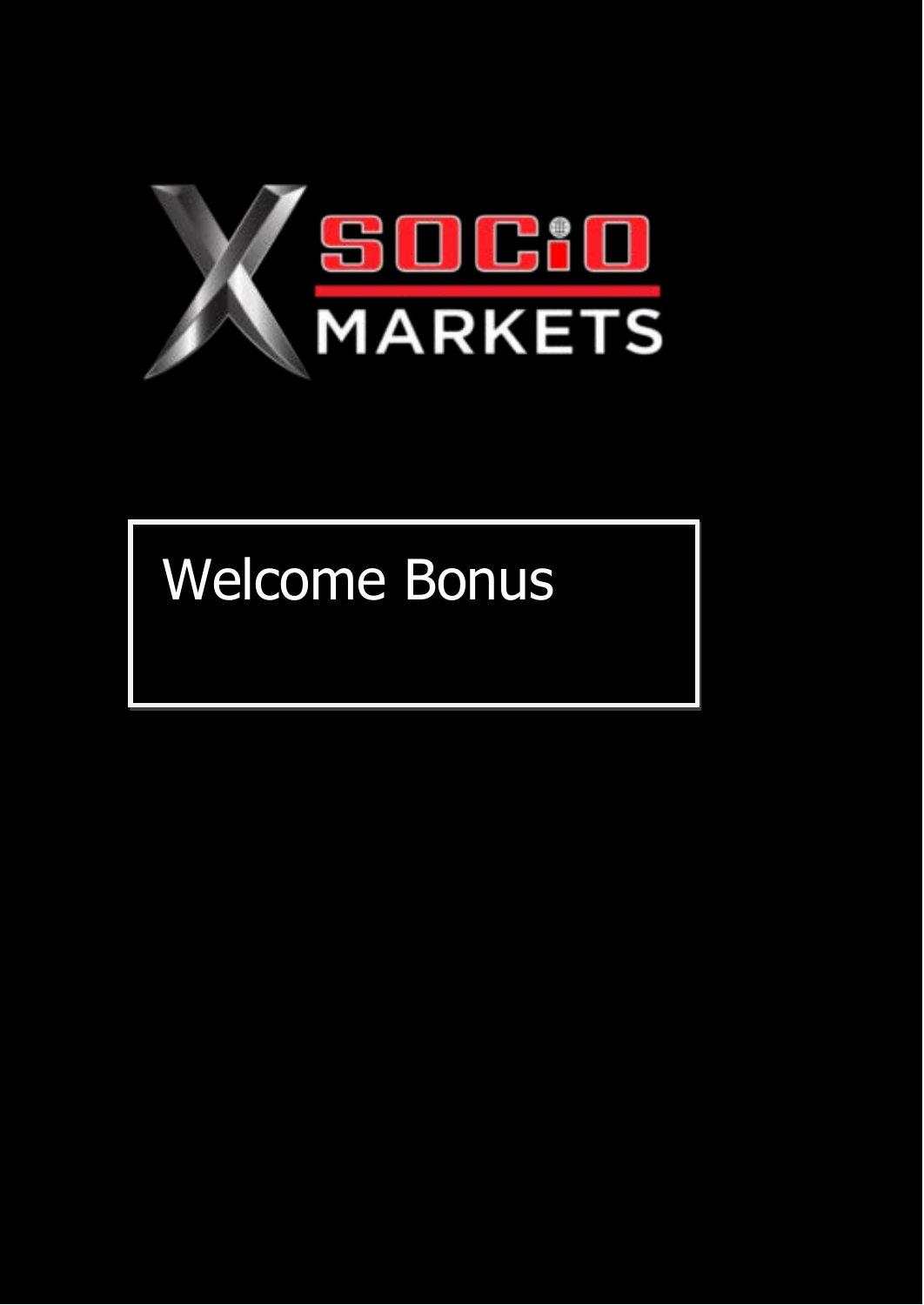\_\_\_\_\_\_\_\_\_\_\_\_\_\_\_\_\_\_\_\_\_\_\_\_\_\_\_\_\_\_\_\_\_\_\_\_\_\_\_\_\_\_\_\_\_\_\_\_\_\_\_\_\_\_\_\_\_\_\_\_\_\_\_\_\_\_\_\_\_\_\_\_\_\_\_\_\_\_\_\_\_\_ \_\_\_\_\_\_\_\_\_\_\_\_\_\_\_\_\_\_\_\_\_\_\_\_\_\_\_\_\_\_\_\_\_\_\_\_\_\_\_\_\_\_\_\_\_\_\_\_\_\_\_\_\_\_\_\_\_\_\_\_\_\_\_\_\_\_\_\_\_\_\_\_\_\_\_\_\_\_\_\_\_

# SECTION A – RULES OF THE PROMOTION

# **1. GENERAL**

- 1.1. Welcome Bonus USD 30 (hereinafter called "Welcome Bonus") is a special promo initial capital which given to XSocio Markets Ltd clients who have fulfilled the conditions of the promo.
- 1.2. The amount of Welcome Bonus is USD 30.
- 1.3. Welcome Bonus is only for MT4 account with USD based currency: Pro account only.
- 1.4. Welcome Bonus is not available to the clients, who took part in Welcome Bonus promotions earlier.
- 1.5. To receive Welcome Bonus, you must fulfill the following conditions:
	- 1.5.1. Pass the personal verification, which consists of two required steps:
		- 1.5.1.1. Identity card verification/passport verification and the address verification.
		- 1.5.1.2. Verify your mobile phone number.
		- 1.5.1.3. Deposit at least 10 to the trading account using any method.
- 1.6. Each client can receive Welcome Bonus only once.
- 1.7. The offer is valid for clients from all countries.
- 1.8. Welcome Bonus is only available for the accounts with the leverage up to 1:400 (the participants of the offer can't increase their account leverage).

#### **2. RECEIVING BONUS**

- 2.1. Bonus will be received by clients automatically when all requirement fulfilled.
- 2.2. Bonus will be credited instantly.
- 2.3. All eligible clients are permitted to hold only one (1) Welcome Bonus account per one Unique IP address and for one device. Multiple registrations from the same IP address and same device are not permitted nor multiple welcome bonus account register with same details.
- 2.4. Any indication or suspicion, in the Company's reasonable discretion, of any form of arbitrage, abuse, fraud, manipulation, cash-back arbitrage connected to a trading bonus or any other forms of deceitful or fraudulent activity, will nullify all previously trading.
- 2.5. In these circumstances, XSocio reserves the right at its reasonable discretion to close/suspend (either temporarily or permanently) all such Eligible Client's real trading Accounts with XSocio, cancel all orders and deny all profits of such participant.
- 2.6. Company shall not be liable for any consequences of the trading bonus cancelation, including, but not limited to, order(s) closure by Stop Out.

# **3. BONUS WORKS**

- 3.1. Both clients' own fund and welcome bonus can be used in trading without any limitations or restrictions. In such a case, welcome bonus funds can be used during the "drawdown". In other words, they will not be written off from the account if the equity on the account is less than welcome bonus funds until Stop Out takes place.
- 3.2. The Client can withdraw from the account his own funds and the profit without any limitations, but the welcome bonus will be written off.

*Example: You deposited your account with USD10 and received USD30 as the Welcome Bonus. After trading, your profit is USD10. According to the conditions of the program, the sum available for withdrawal will include your profit of USD10 and your own funds of USD10 as well and USD 30 will be written off.*

3.3. During the "drawdown", the client's own funds will be written off firstly, including the cases when deposits were made after Welcome Bonus had been received.

*Example: You deposited your account with USD10 and received USD30 as Welcome Bonus. After trading, your loss is USD5. This loss will be covered by means of the client's own funds and the sum available for withdrawal will be USD5, which is the client's own funds minus the loss.*

#### **4. BONUS CANCELATION AND WRITING OFF**

- 4.1. Once Stop Out takes place, bonus is written off from the client's account.
- 4.2. Once clients make any amount of withdrawal, bonus will be written off from the client's trading account.
- 4.3. The client has the right to reject the received Welcome Bonus at any moment.
- 4.4. Please note that XSocio Markets Ltd reserves the right to, at any time and without any reason, refuse to grant the Welcome Bonus or write off the previously issued Welcome Bonus 30 USD from the account, as well as revoke (cancel) all transactions that have been made with the use of the welcome bonus funds. This condition is considered accepted (agreed with and accepted) by the client starting from the moment of depositing the "Welcome Bonus" to their trading account.

# **5. CONTACT**

- 5.1. If you have any questions or would like further information about welcome bonus, please contact us using one of the following channels:
	- 5.1.1. Email: support@xsocio.com; or
	- 5.1.2. Phone: +44 20 3289 4388.